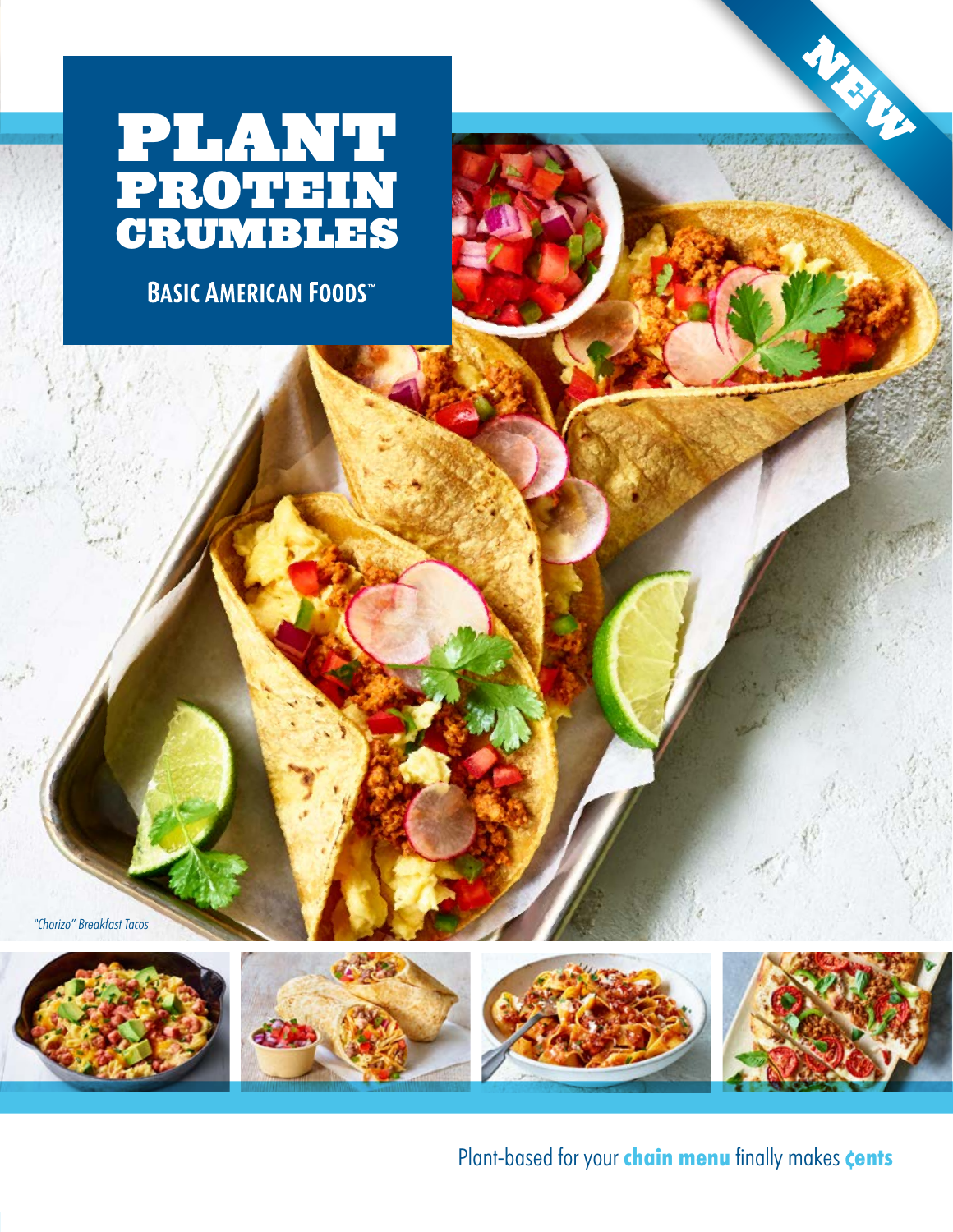# plant-based on the rise







*\* Datassential MenuTrends 4-year menu penetration growth 2017-2021*

### The easiest and tastiest way to menu plant-based meat affordably

#### **Best Value**

Significantly less cost than other plant-based meat— comparable to cost of animal meat



## n e a r ly 3**/**4

of consumers would purchase more plant protein at restaurants if it were more affordable.

 *— Mintel, Plant-Based Protein 2019*

#### **Simple Ingredients**



 Pea and/or chickpea protein, oil and natural flavors and color

Free of Big-8 allergens



 No artificial flavors, colors, or preservatives



Just add hot water and serve in your favorite dishes



### **Tastes Delicious**

Similar to mouthfeel and taste of meat



#### **Make it Your Own**

Your restaurant, your plant-based meat, no unnecessary brands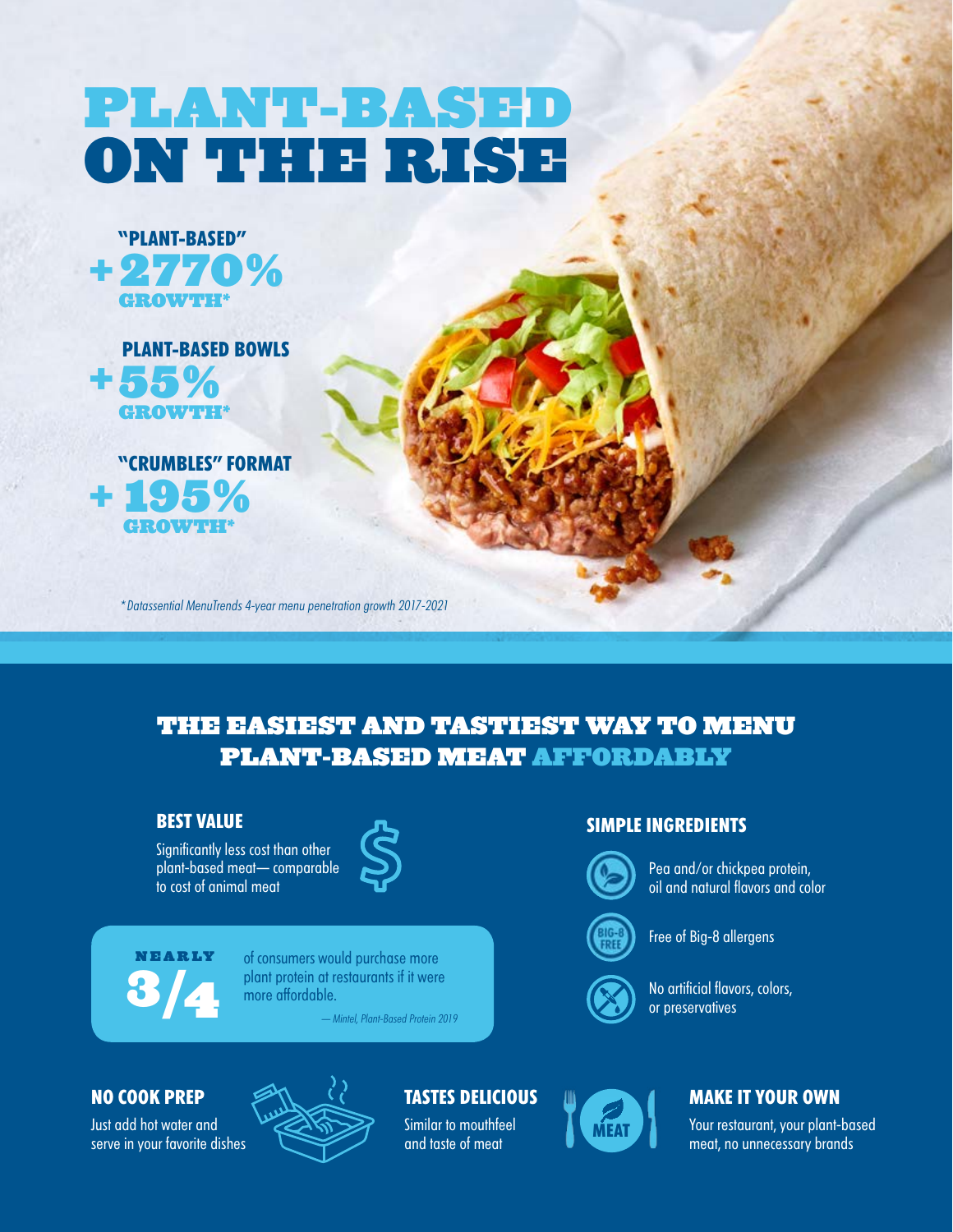# Culinary Inspiration

The top plant-based dishes are **classics with a plant protein swap** that deliver on taste. The menu opportunities are infinite.



**BREAKFAST** — "Chorizo" Tacos **PASTA** — A better-for-you "Beef" Bolognese